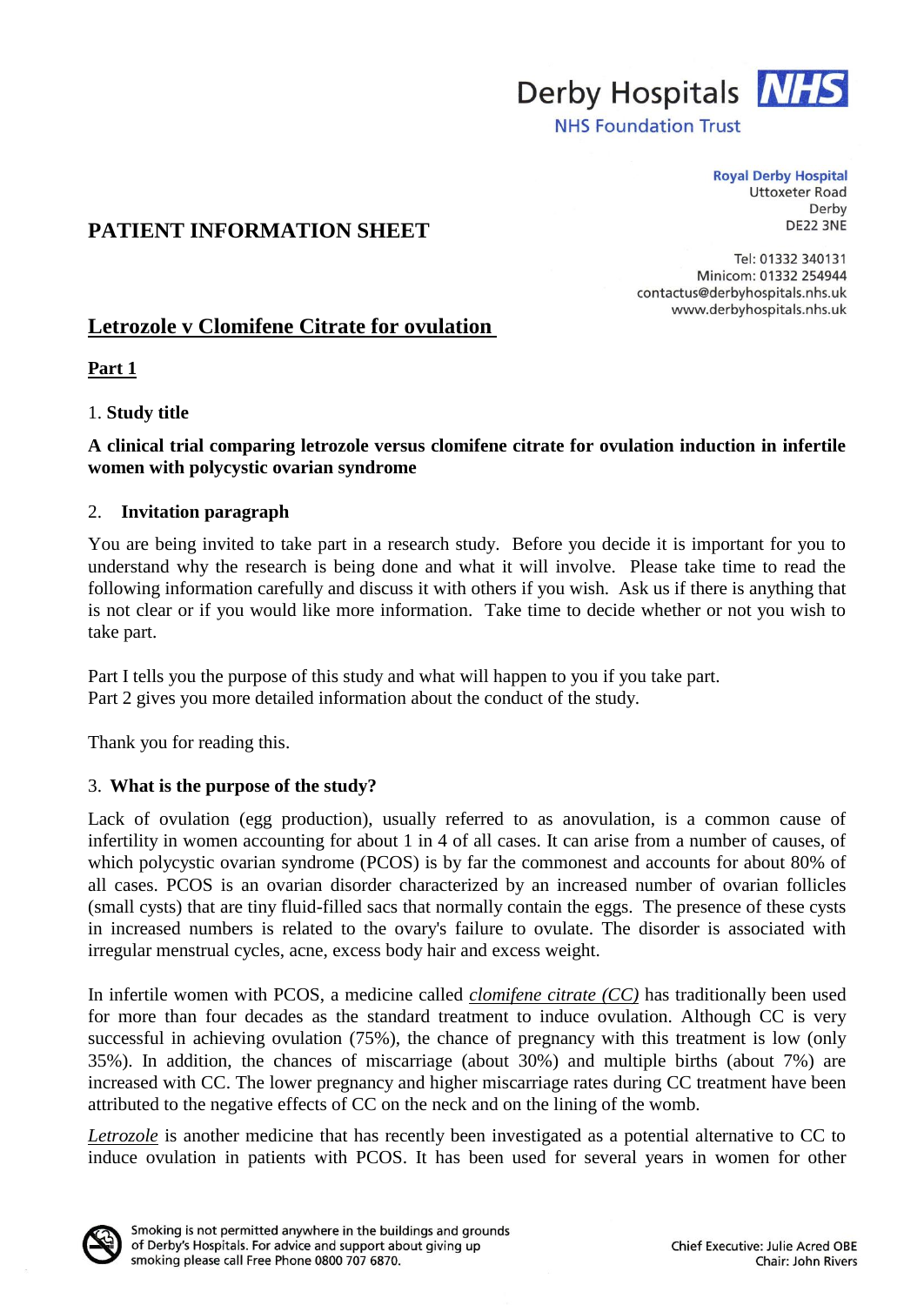indications and its safety is well established. Theoretically, letrozole offers several advantages over CC. In contrast to CC, letrozole, which is as successful as CC in inducing ovulation, does not affect the neck or the lining of the womb. Consequently, letrozole treatment may overcome the abovementioned problems associated with CC and may therefore increase chances of pregnancy and reduce miscarriages. In addition, letrozole has been shown to reduce chances of multiple pregnancies, a risk well known to occur with CC treatment. However, all these advantages of letrozole remain to be proven.

The aim of this study is to prove or disprove if letrozole is better than CC in generating better pregnancy rates with fewer miscarriages and fewer multiple pregnancies.

## 4. **Why have I been chosen?**

You have a condition called polycystic ovarian syndrome and you are having difficulty getting pregnant. In this study we hope to see if giving one medication is better than another in helping women to achieve a successful pregnancy. We hope that 236 patients will join the study to allow us to reach valid statistical evidence.

## 5. **Do I have to take part?**

It is up to you to decide whether or not to take part. If you do decide to take part you will be given this information sheet to keep and be asked to sign a consent form. If you decide to take part you are still free to withdraw at any time and without giving a reason. A decision to withdraw at any time, or a decision not to take part, will not affect in any way the standard of care you receive.

### 6. **What will happen to me if I take part?**

This study is a randomised trial, which means you will be put into one of two groups using a randomisation method i.e. you will have an equal chance of being in either group. Women in each group will have a different treatment (letrozole or clomifene citrate (CC)) and these will be compared. The trial is double blind, which means that neither you nor your doctor will know which treatment group you are in (although, if your doctor needs to find out he/she can do so). The study is also a cross-over trial, which means that if the first treatment does not work you will change to the other drug after a 6-week break between treatments. This 6-week break is so that the first drug is cleared from your body before starting the new treatment.

The period of time you could expect to be involved in the research varies according to your response to the treatment with a minimum duration of one month (if conception occurs in the first cycle of treatment) up to a maximum of 12 months (6 cycles on each drug). It is expected that only a minority of patients will need the 12-month treatment. The study will be complete if you conceive at any time or if you do not respond to the two treatments. The study is expected to be completed in 3 years.

The treatment will be given as one capsule a day (CC 50 mg or letrozole 2.5 mg) starting from menstrual cycle day 2 to day 6 (i.e. for 5 days). In the first cycle, the response to treatment will be monitored by repeated pelvic ultrasound scans starting on menstrual cycle day 12 and every  $2 - 4$ days (about 3 scans on average) until ovulation is detected. A blood sample will be taken on menstrual cycle day 21 to measure concentration of progesterone to confirm ovulation. If ovulation is achieved in the first cycle, you will be asked to continue with the same dose until pregnancy is achieved or for a maximum of 6 cycles. No further scanning will be carried out after the first cycle. If ovulation is not achieved in the first cycle, the dose will be increased to two capsules a day (CC 100 mg or letrozole 5 mg) and the treatment will be monitored in the same way as cycle 1. If ovulation is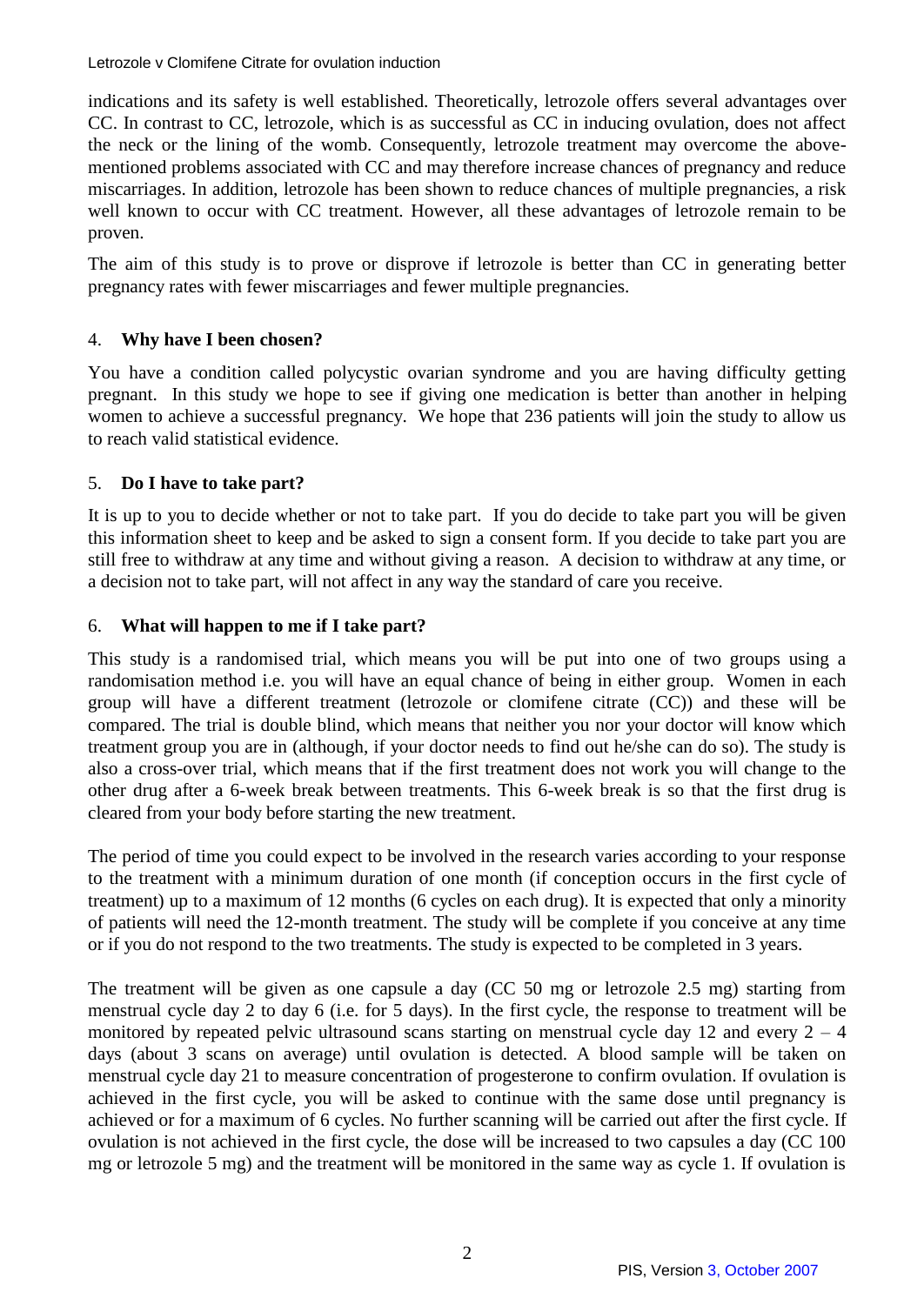achieved with two capsules, treatment will continue with this dose for up to a maximum of 6 courses at this higher dose level or until pregnancy is achieved. There may be women who do not ovulate on two capsules or those who ovulate for 6 cycles but do not conceive. These women will change to the other treatment (after a break of 6 weeks) and will follow the same procedures as above.

In some cases, ovulation may stop after an initial good response on a certain dose. If this occurs in two consecutive cycles at any point during your 7-cycle treatment, you will move to the next step as explained above i.e. increase from one to two capsules with follicle tracking, if already on two capsules you will move to the other treatment after a 6-week break; or if already on the second treatment, the study will end.

There will be no extra visits to the clinic above those involved in your standard diagnosis and treatment. You will visit the clinic for an average of three visits (every  $2 - 4$  days) in the first cycle for follicle tracking, which is a part of your routine care. In each visit you will have an internal scan to look at the growing follicle in your ovary. The scanning takes about 15 - 20 minutes. This may be repeated in up to three other cycles depending on your response to treatment. Apart from these cycles, you will not need scanning in the rest of the cycles. The day 21 blood sample is also a part of your routine care, although the results of the scanning and progesterone measurement will be used for the purpose of the research.

If extra visits to the clinic are necessary for purposes of the Study, reasonable travel expenses incurred by these extra hospital visits will be reimbursed on request.

## 7. **What are the drugs that are being tested?**

1. Letrozole belongs to a group of drugs called aromatase inhibitors, which suppress oestrogen production. It is currently used in breast cancer patients and is not licensed for use in infertility. However, for several years letrozole has been used for ovulation induction in many clinical studies and the results are promising. It is used in a daily dose of 2.5, 5 or 7 mg for 5 days in the early follicular phase (similar to clomifene citrate); although the optimal dose remains unknown. Treatment is usually monitored with serial ovarian scanning (follicle tracking) and measurement of progesterone in the blood on day 21 of the cycle.

2. Clomifene citrate (CC) has been the most widely used drug in infertility for many years and its dose regimens have been well established. It is similar to the female hormone "oestrogen" and is known to suppress the natural oestrogen. It is given for five days in the early follicular phase usually starting on menstrual cycle day 2. The usual starting daily dose of CC is 50 mg. Treatment is monitored as described above. If the patient does not respond to the starting dose, the dose is increased to 100 mg per day in the next cycle. Once ovulation is achieved on a certain dose, treatment is continued with that dose for 6 months or until pregnancy occurs.

## 8. **What are the alternatives for diagnosis or treatment?**

Currently, there is no licensed alternative to clomifene citrate as a first line treatment to induce ovulation in women with PCOS.

## 9. **What are the side effects of any treatment received when taking part?**

1. Letrozole: Side effects of letrozole are not common and include gastrointestinal disturbance, asthenia (fatigue), hot flushes, headache and back pain.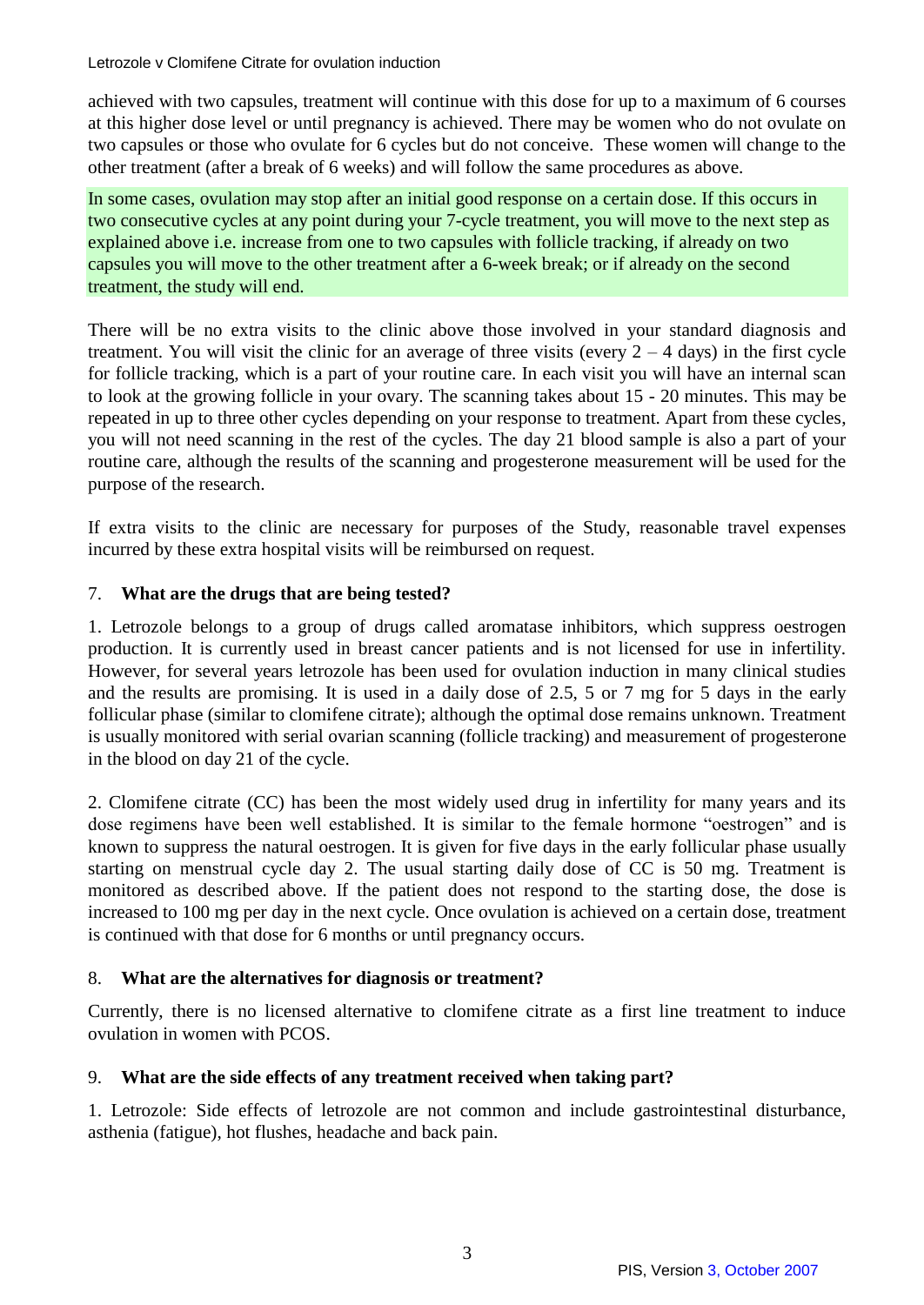2. Clomifene citrate: The most common side effects of CC are hot flushes, which occur in about 10% of cases. Other less common (less than 5%) side effects include ovarian cyst formation, abdominal discomfort, nausea, vomiting, breast tenderness, headache, intermenstrual spotting, menorrhagia, weight gain, rashes and reversible hair loss. Other rare side effects include dizziness, nervous tension, vertigo, insomnia, depression and visual disturbances (e.g. halos and steaks around light, blurring and scotoma). These visual effects indicate the withdrawal of treatment and disappear in  $1 - 2$  weeks leaving no permanent eye damage. Ovarian hyperstimulation syndrome (OHSS) is rare with CC treatment affecting <5% of cases and usually occurs in the mild form. It occurs few days after finishing CC tablets and is characterized by some abdominal distension and discomfort, nausea, diarrhoea and ovarian enlargement.

If you suffer any of these side effects or any other symptoms please report them next time we meet. If you have any concern or in case of any emergency please telephone:

Mr Amer: 01332 724667 Dr Shesha: 01332 347141 and ask for Bleep 1117

### 10. **What are the possible disadvantages and risks of taking part?**

The only theoretical disadvantage of taking part in this study is the possibility (50%) of taking letrozole to induce ovulation, the use of which is not supported by enough evidence and is not licensed for use in this indication. However, the safety of this medicine has been well established and its effectiveness may be superior to the standard CC.

### 11. **What are the possible benefits of taking part?**

The potential benefit of taking part in this study is the possibility of receiving a medicine that may give you a higher chance of achieving a successful pregnancy than the standard CC. However, this cannot be guaranteed. The information we get from this study may help us to treat future patients with polycystic ovarian syndrome who want to become pregnant.

#### 12. **What happens when the research study stops?**

If you still not pregnant, you will continue to receive treatment as per hospital care. The one drug, clomifene citrate (CC) will be available but not letrozole.

#### 13. **What if something goes wrong?**

If you are harmed by taking part in this research project, there are no special compensation arrangements. If you are harmed due to someone's negligence, then you may have grounds for a legal action but you may have to pay for it. Regardless of this, if you wish to complain, or have any concerns about any aspect of the way you have been approached or treated during the course of this study, the normal National Health Service complaints mechanisms should be available to you.

## 14. **Will my taking part in this study be kept confidential?**

All information that is collected about you during the course of the research will be kept strictly confidential. Any information about you that might leave the hospital will have your name and address removed so that you cannot be recognised.

If you agree to enter the Study, your GP will be notified of your participation. Also, we may notify other medical practitioners not involved in the research who may be treating you.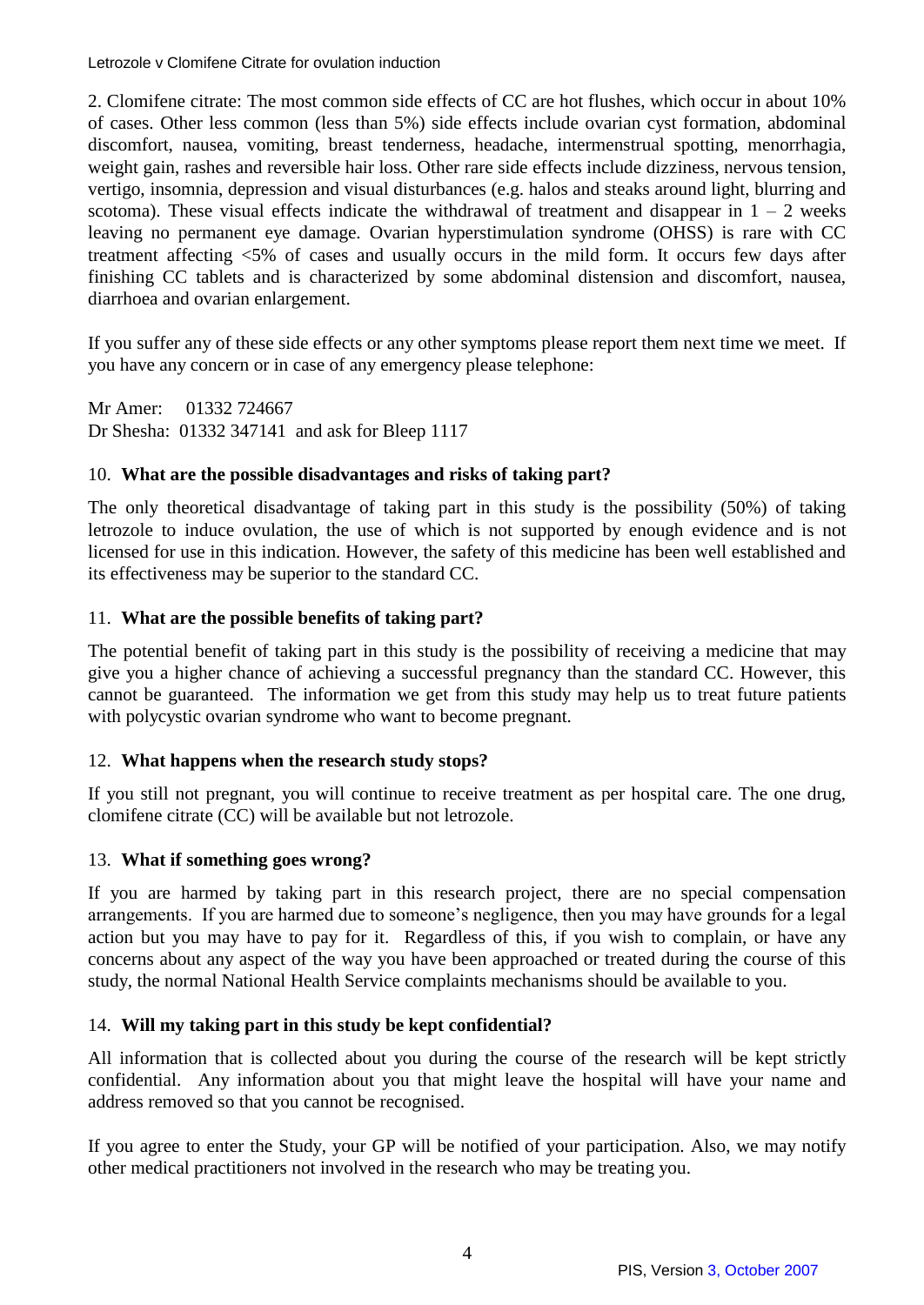If the information in Part 1 has interested you and you are considering participation, please read the additional information in Part 2 before making a decision.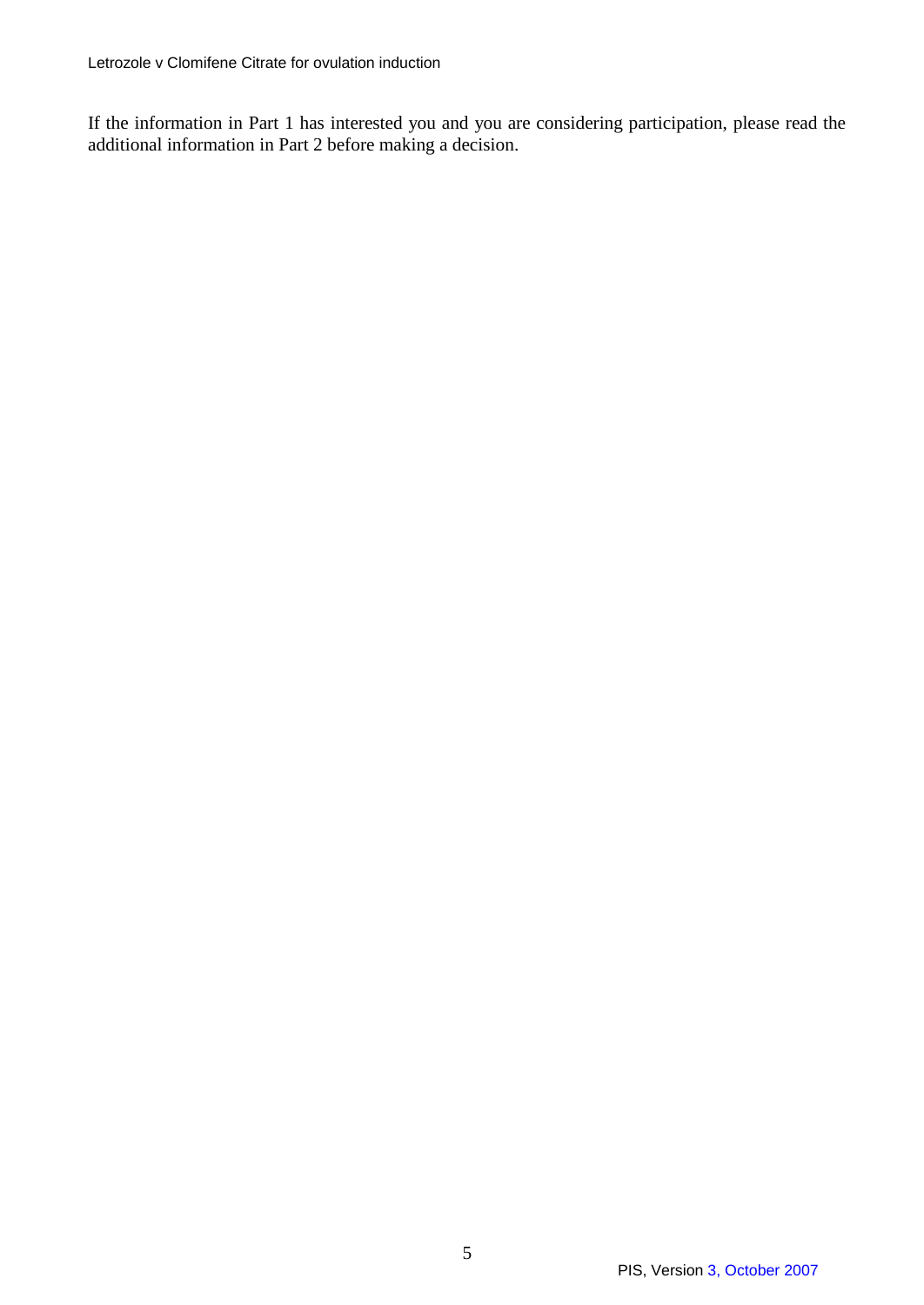# **Part 2**

## 1. **What if new information becomes available?**

Sometimes during the course of a research project, new information becomes available about the treatment/drug that is being studied. If this happens, your research doctor will tell you about it and discuss with you whether you want to continue in the study. If you decide to withdraw your research doctor will make arrangements for your care to continue. If you decide to continue in the study you may be asked to sign an updated consent form.

Also, on receiving new information your research doctor might consider it to be in your best interests to withdraw you from the study. The reasons will be explained to you and the arrangements for your care to continue.

## **2. What happens if I do not want to carry on with the study?**

If you do not wish to continue with the study, you are free to withdraw at any time and this will not affect your hospital care.

If you withdraw from the study, with your permission we will use the data collected up to your withdrawal.

## **3. What if there is a problem?**

## **Complaints**

If you have a concern about any aspect of this study, you should ask to speak to the researchers who will do their best to answer your questions (please see contact details at the end of the Patient Information Sheet).

If you remain unhappy and wish to complain formally, you can do this through the NHS Complaints Procedure. Details can be obtained from the Hospital PALS Office.

# **Harm**

In the event that something does go wrong and you are harmed during the research and this is due to someone's negligence then you may have grounds for a legal action for compensation against Derby Hospitals NHS Foundation Trust but you will have to pay your legal costs. The normal National Health Service complaints mechanism will still be available to you. For non-negligent harm NHS indemnity does not offer no-fault compensation.

## **4. Will my taking part in this study be kept confidential?**

All information that is collected about you during the course of the research will be kept strictly confidential and any information about you which leaves the hospital will have your name and address removed so that you cannot be recognised.

When you agree to enter the Study, with your permission your General Practitioner (GP) will be told of your entry into the Study and will be kept informed of your progress. Also we may notify other medical practitioners not involved in the research who may be treating you.

# 5. **What will happen to the results of the research study?**